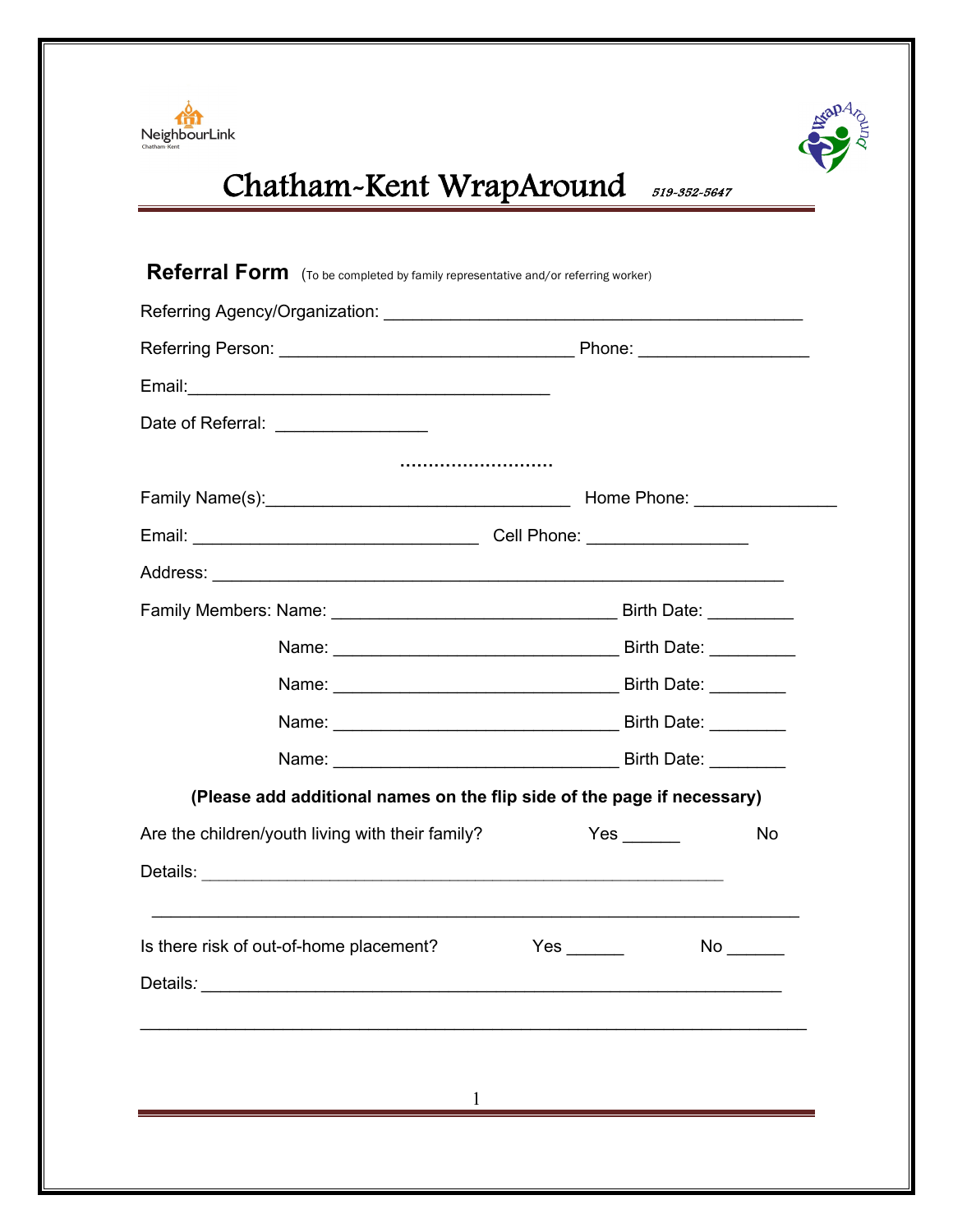



Please list some goals/objectives your family might hope to achieve through the WrapAround Process:

 $\_$ 

| <u>VITALING QUITIANT ALGAS ALG PIGSCHUNG CHANGHYGS TOL YOUL TAITING</u> |  |                             |  |  |  |
|-------------------------------------------------------------------------|--|-----------------------------|--|--|--|
| Safety                                                                  |  | Emotional/<br>Psychological |  |  |  |
| Cultural                                                                |  | Housing                     |  |  |  |
| Legal                                                                   |  | Family                      |  |  |  |
| Spiritual                                                               |  | Medical                     |  |  |  |
| School/Job                                                              |  | Social/<br>Recreational     |  |  |  |
| Behavioral                                                              |  | Financial                   |  |  |  |
| Other:                                                                  |  |                             |  |  |  |

What life domain areas are presenting challenges for your family?

If nothing changes in your life, where do you see you (your family) in two years?

\_\_\_\_\_\_\_\_\_\_\_\_\_\_\_\_\_\_\_\_\_\_\_\_\_\_\_\_\_\_\_\_\_\_\_\_\_\_\_\_\_\_\_\_\_\_\_\_\_\_\_\_\_\_\_\_\_\_\_\_\_\_\_\_\_\_\_\_

 $\_$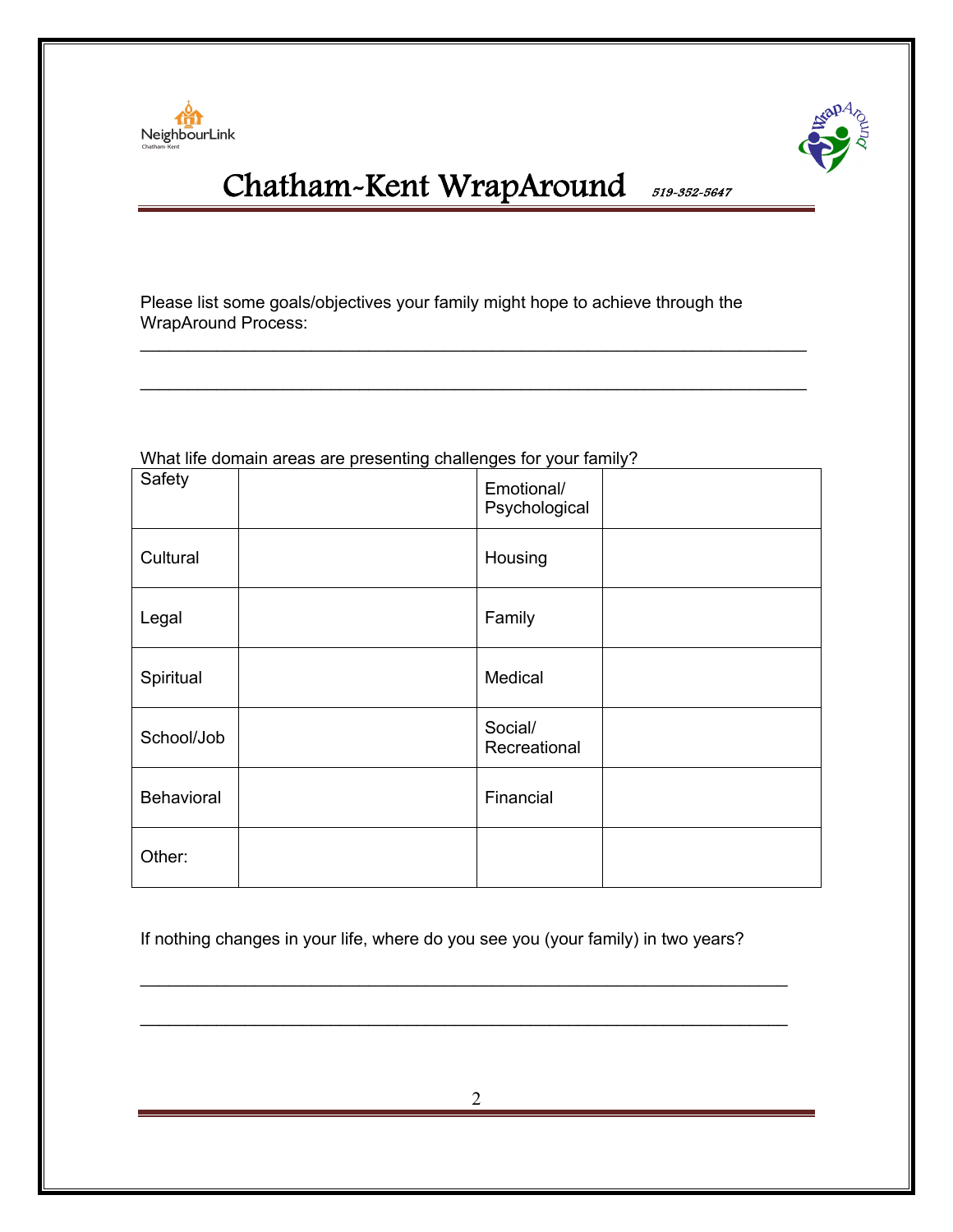



Who does the family see as a personal support (e.g. friend, teacher, coach, relative, minister, etc)?

| Name | Relationship |
|------|--------------|
|      |              |
|      |              |
|      |              |
|      |              |
|      |              |
|      |              |
|      |              |
|      |              |
|      |              |
|      |              |

What formal (professional) supports has your family accessed?

| Type of support/Program | Agency/Group | Current or past? |
|-------------------------|--------------|------------------|
|                         |              |                  |
|                         |              |                  |
|                         |              |                  |
|                         |              |                  |
|                         |              |                  |
|                         |              |                  |
|                         |              |                  |
|                         |              |                  |

Please provide any information that would be helpful for the WrapAround facilitator to understand the "big picture" of your family or your situation (e.g.: strengths, special needs, language or cultural considerations, etc.):

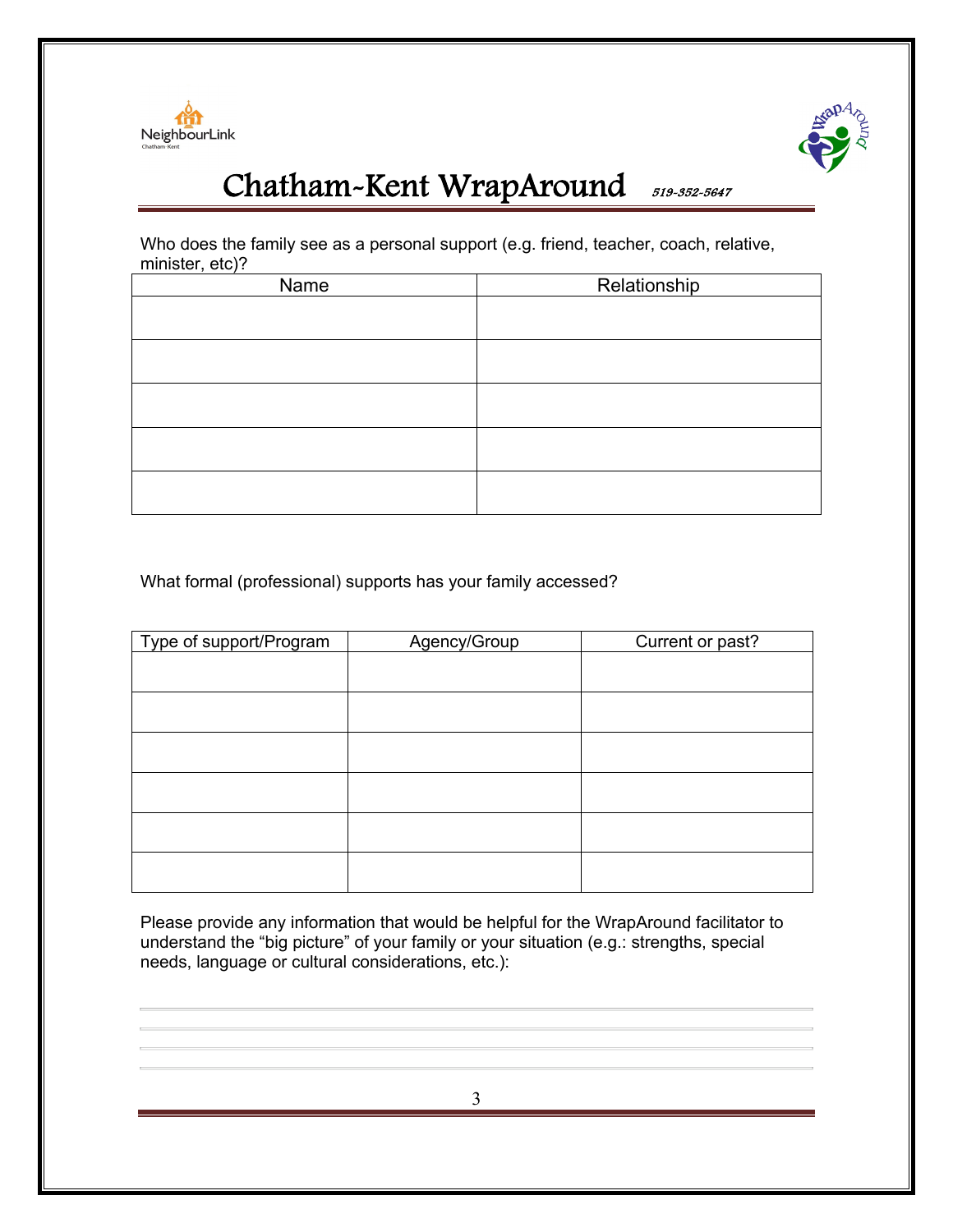



#### **In order for the WrapAround process to help you achieve your goals, it is necessary for your family team to understand risk and safety factors present. Please answer the following questions as fully as possible:**

What are the current stresses that are causing challenges for your family?

If there are, or have been, challenges with drug or alcohol dependency in your family, what stress has this caused?

Is violence an issue in your family, and, if so, how has it affected your family?

Has Children's Aid or Family and Children's Services been involved with your family?

Are there legal issues pending that may affect your goals while you are involved in WrapAround? Please describe.